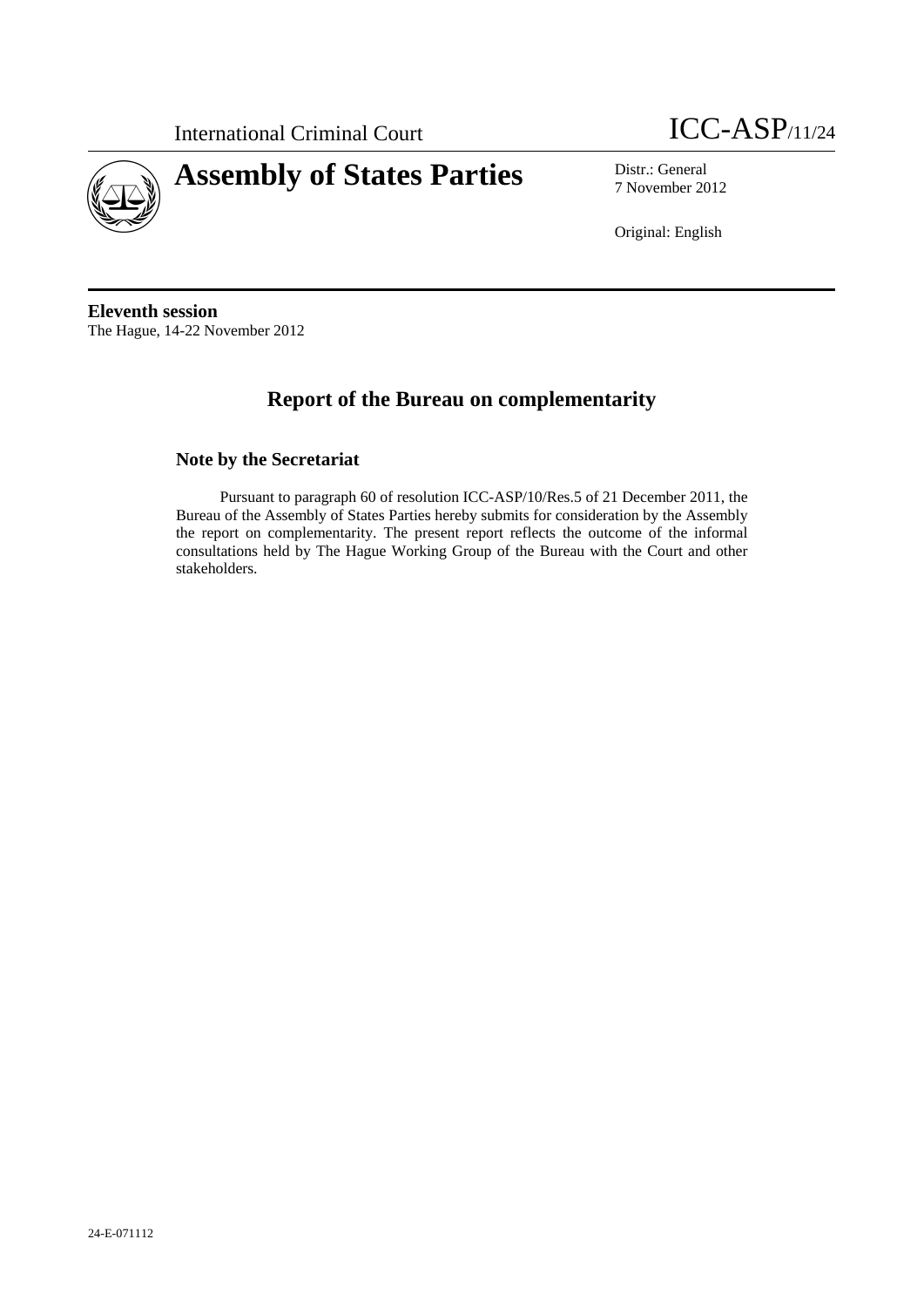## **I. Background**

1. At the seventh ICC-ASP Bureau meeting, on 28 February 2012, the Bureau appointed Denmark and South Africa, as *ad country* focal points. As such, Denmark and South Africa are focal points in both The Hague Working Group and the New York Working Group in the lead up to the eleventh session.

2. At the tenth session of the Assembly, States Parties resolved to continue and strengthen effective domestic implementation of the Statute and to enhance the capacity of national jurisdictions to prosecute the perpetrators of the most serious crimes of international concern.<sup>1</sup> Consequently, the organs of the Assembly and the Court were essentially given the following mandates: The Bureau was requested to continue implementing the Kampala resolution on complementarity and to continue the dialogue with the Court and other stakeholders on complementarity. The Secretariat of the Assembly of States Parties ("the Secretariat") was mandated, within existing resources, to facilitate the exchange of information between the Court, States Parties and other stakeholders, including international organizations and civil society, aimed at strengthening domestic jurisdictions, and to report to the eleventh session. The Court, while recalling its limited role in strengthening national jurisdictions, was requested to further cooperate with the Secretariat on complementarity and to report to the eleventh session.

3. In the run-up to the first Review Conference of the Rome Statute held in 2010, it was proposed that the issue of complementarity be included in the Stocktaking exercise that was held in Kampala as part of the Conference. This was decided by the eighth session of the Assembly.<sup>2</sup> Subsequently, a draft resolution was prepared by the Bureau of the Assembly together with a report on complementarity.<sup>3</sup> The resolution was adopted by consensus by the Review Conference.<sup>4</sup>

4. Since then, the Assembly and its Bureau together with the Secretariat have been actively engaged in implementing the resolution. Progress reports have been submitted by the facilitators/focal points to the Assembly, along with reports from the Court itself and the Secretariat. This report constitutes the third report to the Assembly on complementarity.

## **II. General findings**

5. The Rome Statute creates a system of criminal justice designed to ensure that there is no impunity for the most serious crimes of concern to the international community as a whole due to the unwillingness or inability of States to investigate and prosecute themselves the perpetrators of these crimes. This system is based on the principle of complementarity as enshrined in the Statute, which means that the Court can intervene only when States are unwilling or unable genuinely to carry out the investigation or prosecution of these crimes.

6. It is generally understood by States Parties, the Court and other stakeholders that international cooperation, in particular through rule of law development programmes aimed at enabling domestic jurisdictions to address war crimes, crimes against humanity and genocide, contributes to the fight against impunity for such crimes and the functioning of the Rome Statute system. Such cooperation has been described as "positive complementarity" or complementarity activities.

7. The international community places great importance on the rule of law and is also in this context increasingly paying attention to the need to combat impunity for Rome Statute crimes. Many concrete activities are taking place around the world aimed at strengthening domestic jurisdictions in dealing with Rome Statute crimes and thus contributing to the closing of impunity gaps and realizing the object and purpose of the

<sup>&</sup>lt;sup>1</sup> *Official Records of the Assembly of States Parties to the Rome Statute of the International Criminal Court, Tenth session, New York, 12 – 21 December 2011 (ICC-ASP/10/20), vol. I, part III, ICC-ASP/10/Res.5, para. 58.* 

<sup>&</sup>lt;sup>2</sup> Official Records ... Eighth session... 2009 (ICC-ASP/8/20), vol. I, part II, ICC-ASP/8/Res.6, annex IV.

 $3$  Report of the Bureau on complementarity: "Taking stock of the principle of complementarity – Bridging the impunity gap (ICC-ASP/8/51).

<sup>4</sup> Resolution RC/Res.1.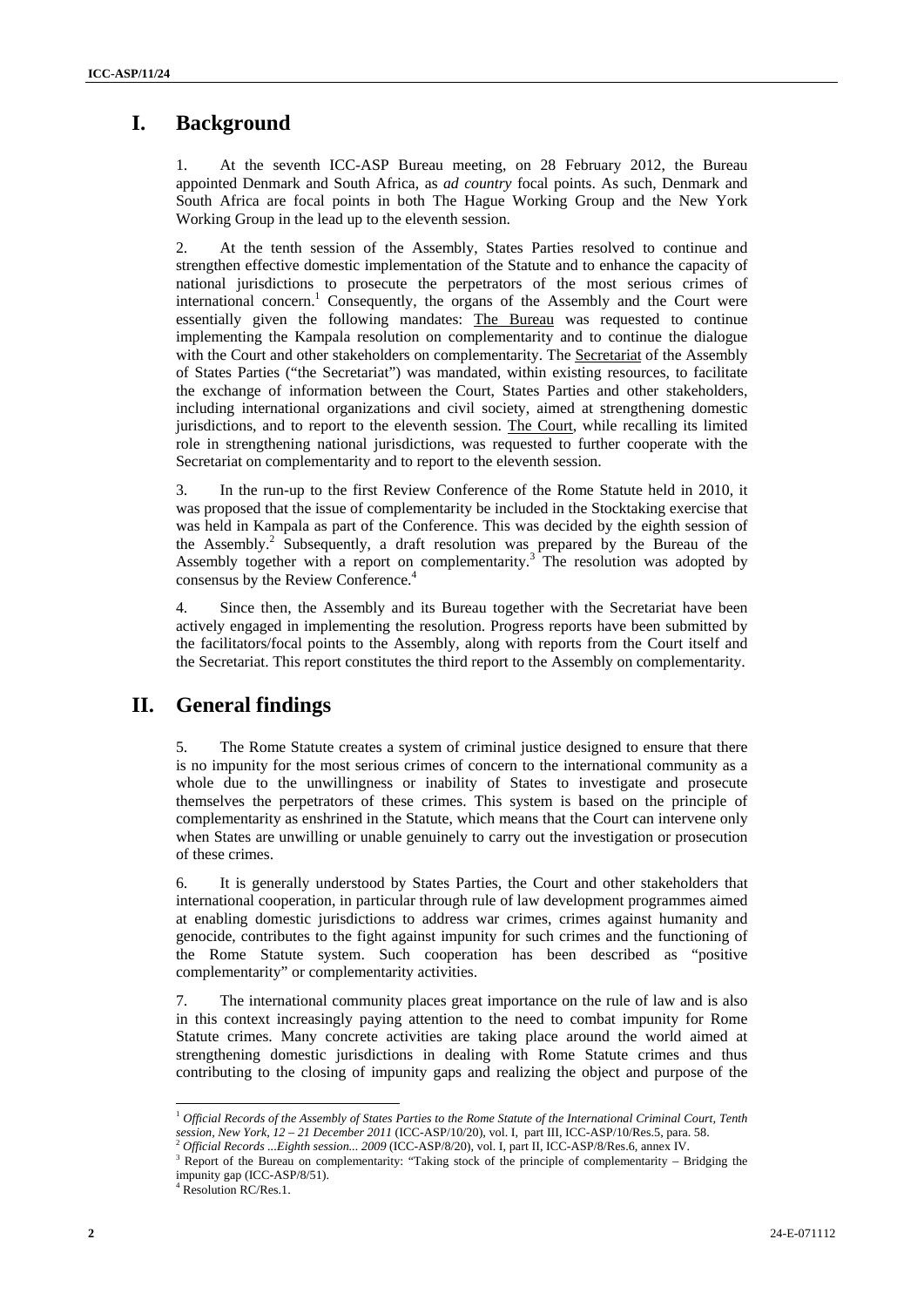Statute. The Hague and New York Working Groups received updates on some of these complementarity-related activities. The President of the Assembly of States Parties in collaboration with Open Society Justice Initiative and the focal points, Denmark and South Africa, organized a panel discussion in May 2012 in New York on "Putting complementarity into practice", with reflections provided by States on their national experiences. In July 2012, the New York Working Group received a briefing by the President of the Assembly of States Parties, The International Centre for Transitional Justice, the United Nations Rule of Law Unit, the United Nations Development Programme, and the focal points, Denmark and South Africa, on the development and practices of complementarity since Kampala. Moreover, the Secretariat continues to disseminate information in this regard. Such activities should continue to be welcomed and encouraged.

8. In order to promote and foster increased international efforts aimed at strengthening national jurisdictions – "positive complementarity" – the focal points have, together with the Secretariat, worked with States, international organizations and civil society on mainstreaming complementarity activities into the rule of law development discourse and relevant programmes. The interest shown and support given by the United Nations Rule of Law Unit, The United Nations Development Programme (UNDP), the Office of the High Commissioner for Human Rights (OHCHR) – to mention a few - – and a number of States as well as regional and civil society organizations is greatly appreciated.

9. States Parties and the Court have expressed the view that the role of the Court itself is limited in actual capacity-building for the investigation and prosecution of Rome Statute crimes 'in the field'. Rather this is a matter for States, the United Nations and relevant specialized agencies, other international and regional organizations and civil society. The Court can in the course of implementing its core mandate in some ways assist national jurisdictions thereby contributing to the functioning of the Rome Statute System. The Assembly of States Parties has an important role to play in sustaining and furthering the efforts of the international community in strengthening national jurisdictions through complementarity activities, thereby enhancing the fight against impunity.

10. The application of the complementarity principle in practice does not lead to an either-or situation – either national or international prosecution - when the Court is actively engaged in a situation. In situations where the Court is prosecuting those most responsible there will often be a need for national proceedings against other perpetrators and possibly other forms of transitional justice mechanisms for low level accomplices and others involved in the crimes. The State must in these situations avoid the development of a vertical impunity gap.<sup>5</sup> The national and international jurisdiction can complement each other in such situations.

11. It is important to recall, that issues arising from the admissibility of cases before the Court under article 17 of the Rome Statute all remain a judicial matter to be addressed by the judges of the Court. Initiatives by State Parties to strengthen national jurisdictions to enable them to genuinely investigate and prosecute the most serious crimes of concern to the international community as a whole should always preserve the integrity of the Rome Statute and the effective, independent functioning of its institutions.

## **III. Assembly of States Parties and its Secretariat**

12. The Assembly of States Parties is the custodian of the Rome Statute system. While the Assembly itself has a very limited role in strengthening the capacity of domestic jurisdictions to investigate and prosecute serious international crimes it is a key forum for matters of international criminal justice. Combating impunity both at the national and the international level for the most serious crimes of concern to the international community as a whole is the core objective of the Statute.

13. In this respect the Assembly has an important role in encouraging and promoting capacity-building at the national level and thereby strengthening the States Parties pillar of the Rome Statute system. Assisting States in assuming their primary responsibility to

 5 ICC-ASP/8/51.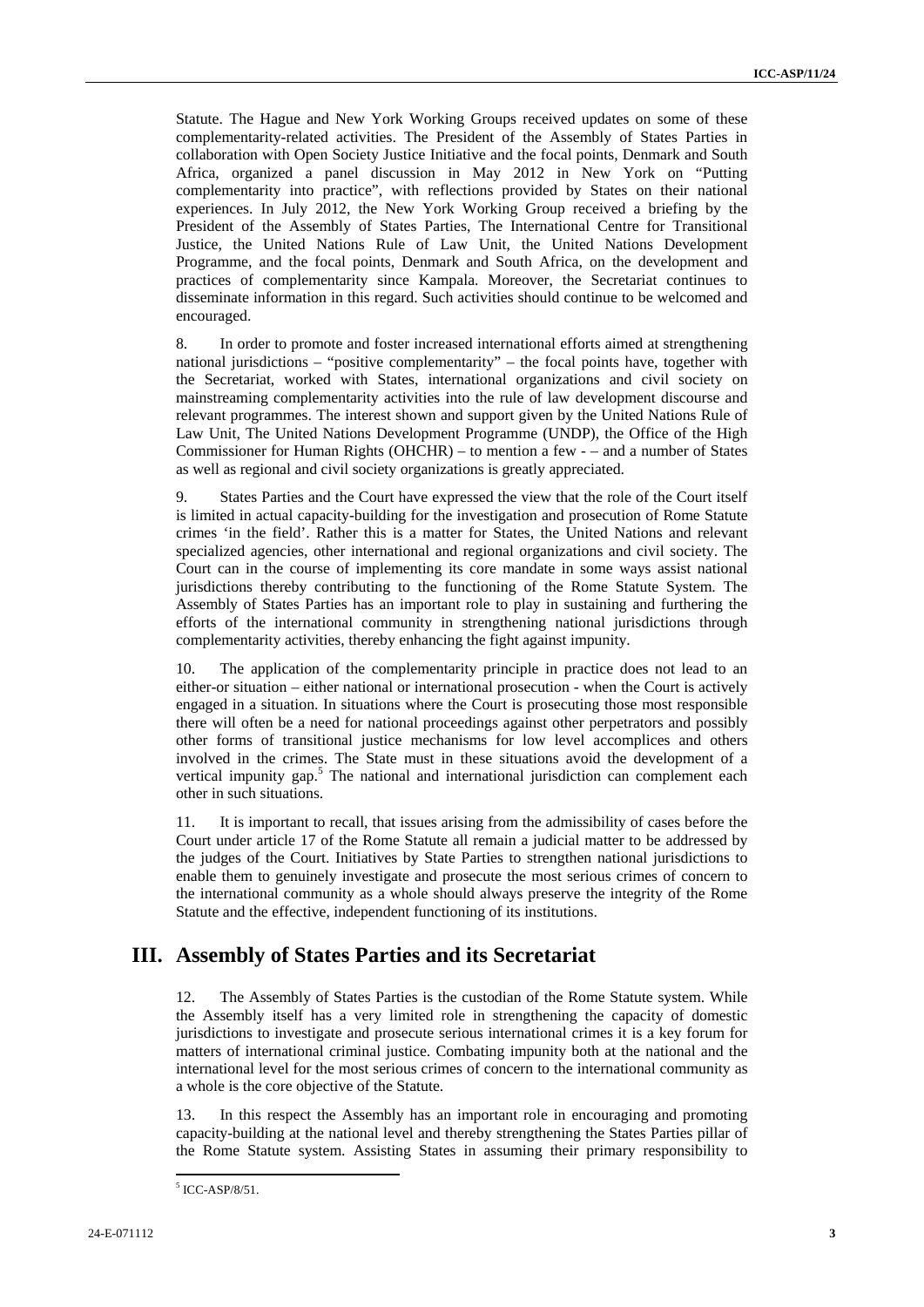investigate and prosecute through promoting complementarity in new and existing rule of law programmes and other relevant instruments constitutes an important element in the fight against impunity.

14. As for the Secretariat it has continued to develop its information-sharing and facilitating function together with the focal points.<sup>6</sup> Given that this function has been established within existing resources there are limits to what can be achieved. However, progress has been made in both tracks: the internet portal for complementarity<sup>7</sup> and the forging of relationships with relevant States and actors in the field. Recently there has been a growing interest in submitting information to and accessing the portal. Concerning the forging of relationships between various actors working towards putting complementarity into practice, the Secretariat has in some instances helped to bring those requesting assistance and those able to give it together.

15. The Secretariat is encouraged to continue its efforts, and all stakeholders are encouraged to submit information to the Secretariat for posting on the portal using the Secretariat's submission forms which are available on its website.

#### **IV. The Court**

16. As has been established the role of the Court in building domestic capacity for the prosecution of the most serious international crimes is limited<sup>8</sup>. From a judicial point of view complementarity has a specific meaning relating to the admissibility of cases before the Court. This remains exclusively a judicial issue.

17. However, specifically in regard to States where the Court is executing its core mandate, i.e. is either analyzing, actively investigating or prosecuting a given situation, the Court may have interaction with national authorities or be involved on the ground. In addition officials of the Court have regular interaction with high-level officials from States and international organizations. In this way, the Court can in the course of carrying out its core functions and without assuming any new responsibilities promote, support and catalyse domestic prosecutions. Additionally, under article 93, paragraph 10, of the Statute, on request, the Court has the ability to cooperate with and provide assistance to a State Party conducting national investigations or prosecutions of crimes under the jurisdiction of the Court or conduct which otherwise constitute a serious crime under the national law of the requesting State.

18. While the Court is not a development agency, the Court does have vast investigative and prosecutorial expertise, knowledge of situations and needs 'on the ground' and handson experience with the challenges associated with investigating and prosecuting the most serious international crimes and how such challenges can be addressed. In the context of voluntary contributions, the Court's Legal Tools Project is an important platform for legal information on international criminal law which may assist the development of national capacity.

19. The Court's report to the eleventh session of the Assembly<sup>9</sup> provides for detailed information rule of law actors could refer to when considering specific complementarityrelated activities. As the Court has indicated in its report, an exchange of information between rule of law actors and the Court, with full respect for the judicial independence of the Court, would be particularly beneficial when complementarity-related activities are considered for countries where the Court is also active. This should not create additional tasks or financial burdens for the Court and shall remain within its core judicial mandate.

20. The Committee on Budget and Finance noted in the report of its seventeenth session that consideration should be given to formulating exit-strategies for situations where the Court has completed its judicial activities<sup>10</sup>. Such strategies could include assessments of what assistance is needed to enable the relevant country's judicial system to handle any

 $\frac{6}{7}$  Report of the Secretariat on complementarity (ICC-ASP/11/25).

https://extranet.icc-cpi.int/icc/complementarity/default.aspx

<sup>&</sup>lt;sup>8</sup> Report of the Court on complementarity (ICC-ASP/11/39).

<sup>&</sup>lt;sup>10</sup> Official Records of the Assembly of States Parties to the Rome Statute of the International Criminal Court, *Tenth session, New York, 12 – 21 December 2011* (ICC-ASP/10/20), vol. II, part B.2, para. 19.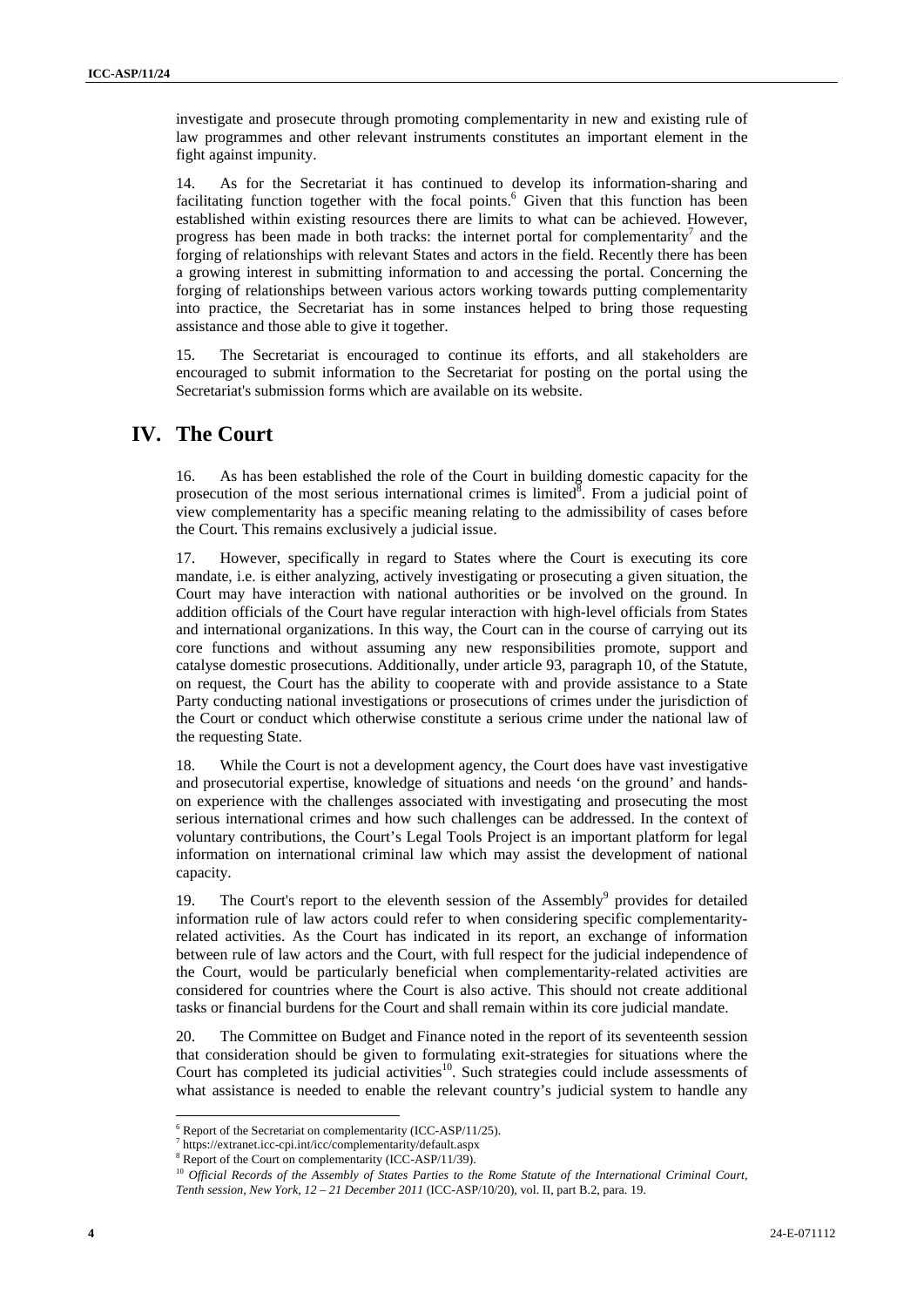residual issues such as witness protection and any remaining investigations and prosecutions. The Court is addressing this issue and will in the future be able to discuss this issue in detail, in particular when judicial activities in one or more cases have been completed. In the future, however, such exit strategies may include a complementarity component and contribute to addressing remaining impunity gaps. In addition, consideration could be given to addressing, in a timely manner, relevant legacy issues such as preserving and developing the Court's impact on the national judicial system, where appropriate, taking into account the lessons learnt from other international jurisdictions, in dialogue with the Assembly.<sup>11</sup>

#### **V. Broader efforts of the international community**

21. In addition to discussions and information-sharing and facilitation within the Assembly and by the Court, various actors organise a remarkable number of activities relevant to complementarity and capacity building to fight impunity for the most serious crimes of concern to the international community as a whole. States Parties have received updates on some of these and more comprehensive information will be available on the Secretariat's complementarity web portal.

22. Rule of law remains a top priority for the international community. In this context, the need to ensure that national justice systems are able to handle serious international crimes – in particular during or after conflict – is increasingly recognized as a key contribution to establishing the rule of law alongside other transitional justice mechanisms. The report of The United Nations Secretary-General entitled 'Delivering Justice: programme of action to strengthen the rule of law at the national and international levels' highlights a number of issues in this regard and make recommendations to relevant stakeholders<sup>12</sup>. The report of the United Nations Secretary-General entitled "Strengthening and coordinating United Nations rule of law activities"<sup>13</sup> also displays the complementary role of national and international jurisdictions in ensuring accountability for serious international crimes.

23. Likewise, the international community has committed to ensuring that impunity for genocide, war crimes and crimes against humanity and other violations of international humanitarian law or gross violations of human rights law is not tolerated, that such crimes are properly investigated and sanctioned and encouraged the strengthening of national judicial systems in this regard.<sup>14</sup> This commitment was affirmed in the declaration adopted by the High-level Meeting of the General Assembly on the Rule of Law at the National and International levels which took place on 24 September 2012 in New York during the  $67<sup>th</sup>$ session. A number of States Parties to the Rome Statute have made specific pledges in this regard.<sup>15</sup>

24. Apart from these general activities to make complementarity work a myriad of concrete capacity building projects are being implemented around the world, not least in countries in or emerging from conflict. These activities are carried out both by States, international and regional organizations and civil society.16

25. The United Nations is currently providing rule of law assistance in over 150 Member States. These activities take place in all contexts, including development, fragility, conflict and peace building, including in 17 peace operations with rule of law mandates. Three or more United Nations entities engage in rule of law activities in at least 70 countries, and five or more entities in over 25 countries. Such countries can be situation countries, or situations under preliminary analysis of the Office of the Prosecutor. The United Nations family brings together a wide range of complementary skills to support the

<sup>&</sup>lt;sup>11</sup> See for instance: "Report of the President on the Conference Assessing the Legacy of the ICTY", dated 27 April 2012, for a brief overview of some of the legacy issues pertaining to the ICTY.

<sup>(</sup>http://www.icty.org/x/file/Press/Events/100427\_legacyconference\_pdt\_report.pdf). <sup>12</sup> A/66/749, in particular paragraphs 24-25 and 35-40. <sup>13</sup> A/67/290.

<sup>&</sup>lt;sup>14</sup> A/67/L.1\*<br><sup>14</sup> A/67/L.1\*<br><sup>15</sup> See the United Nations Rule of Law website: www.unrol.org for individual pledges.

<sup>&</sup>lt;sup>16</sup> See: Focal points' compilation of examples of projects aimed at strengthening domestic jurisdictions to deal with Rome Statute crimes (RC/ST/CM/INF.2*).*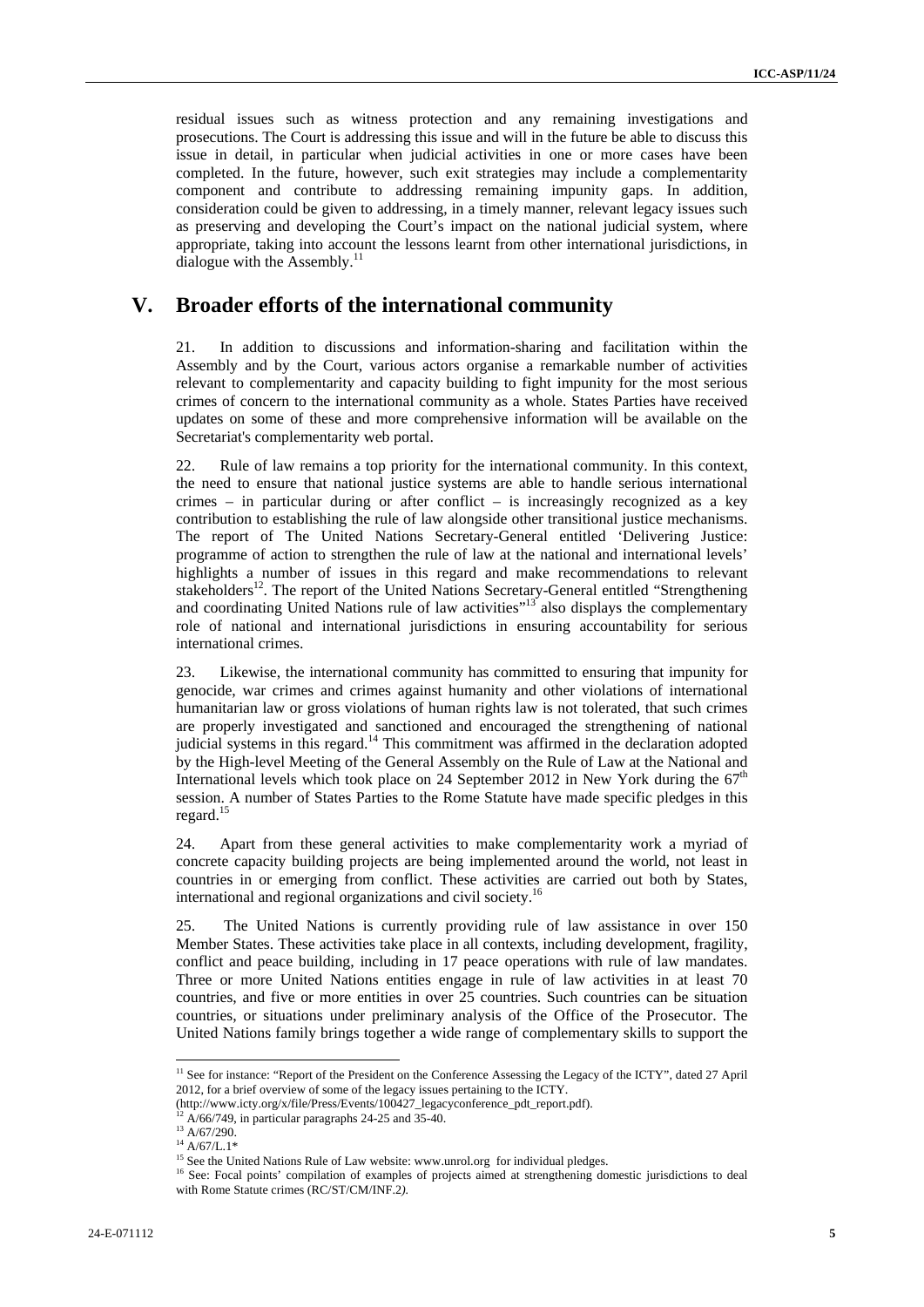strengthening of national capacity to investigate and prosecute crimes under the jurisdiction of the Court. The Office of the High Commissioner for Human Rights (UNHCHR) has a dedicated mandate to support States in their transitional justice efforts. The United Nations Development Programme (UNDP) engages in rule of law development programmes in over 100 countries, which include capacity development of national actors to ensure accountability for serious international crimes in relevant contexts. The Department of Peacekeeping Operations (DPKO) is key in strengthening the entire criminal justice chain in countries under a Security Council mandate. The United Nations Office on Drugs and Crime (UNODC) has unparalleled expertise in strengthening criminal justice systems more broadly, including both general technical assistance and specific expertise related to organized crime, corruption, and terrorism prevention. UN Women (UNIFEM) assists to ensure that the work of the United Nations has a strong gender perspective and that it incorporates the full justice needs of women, including for reparations. United Nations Children's Fund (UNICEF) and United Nations High Commission for Refugees (UNHCR) assist to ensure that the work of the United Nations promotes and protects children's rights as well as those of refugees and stateless persons. Working together, the United Nations family is a key partner is assisting States in their primary responsibility to ensure accountability for the most serious crimes.<sup>17</sup>

26. In addition, UNDP and the International Center for Transitional Justice (ICTJ) are – together with the focal points Denmark and South Africa – continuing the Greentree process, which focuses on how to implement complementarity in practice and mainstream complementarity into development cooperation and Rule of Law programmes. The report of the latest meeting will be made available to the Assembly of States Parties. States also received an update on the Greentree process and a report on recent developments in the first half of the year. In this context the Government of Sweden, together with ICTJ, convened a number of representatives of States, international and regional organizations and civil society in May 2012 in Stockholm, Sweden, to further relevant discussions. These processes are open to all States Parties.

#### **VI. Conclusion**

27. The above highlights and reaffirms the respective roles of States Parties, the Secretariat and the Court in advancing complementarity. It also summarizes some of the events and activities that have taken place in 2012. Most of these activities take place outside the Assembly itself, but do have a direct and positive impact on the functioning of the Rome Statute System. From the perspective of the Rome Statute and the Assembly of States Parties all such events and activities contribute to achieving the overall purpose of the Statute to fight impunity for the most serious crimes of concern to the international community as a whole and should be welcomed and reflected on by the Assembly.

28. To this end it is recommended that the draft resolution in annex I be adopted by the Assembly following the plenary session on complementarity, which is described in annex II.

29. In addition, it is recommended to delete relevant operative paragraphs concerning complementarity from the draft omnibus resolution for the eleventh session of the Assembly (paragraphs 58-63 of resolution ICC-ASP/10/Res.5) but to retain the relevant preambular paragraph (preambular paragraph 7 of that resolution).

<sup>&</sup>lt;sup>17</sup> Based on information provided by the United Nations Rule of Law Unit in consultations with relevant United Nations organization.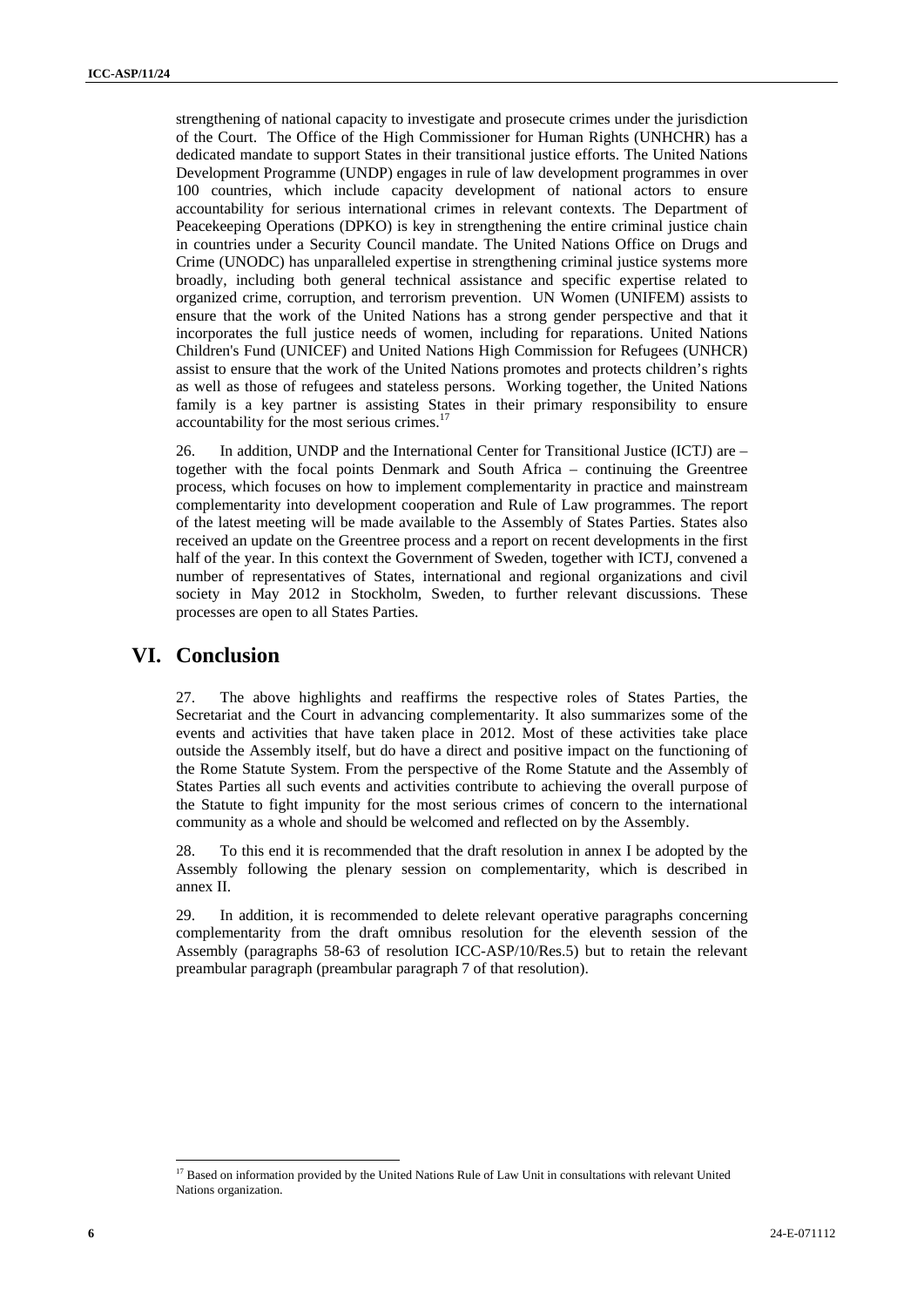#### **Annex I**

### **Draft resolution on complementarity**

#### *The Assembly of States Parties*,

*Reaffirming* its commitment to the Rome Statute of the International Criminal Court and its determination to combat impunity for the most serious crimes of international concern, and *underlining* the importance of the willingness and ability of States to genuinely investigate and prosecute such crimes,

*Welcoming* the efforts and achievements of the Court in bringing those most responsible for these crimes to justice and *noting* the jurisprudence of the Court on the issue of complementarity,

*Recalling* the primary responsibility of States to investigate and prosecute the most serious crimes of international concern and that, to this end, appropriate measures need to be adopted at the national level, and international cooperation and judicial assistance need to be strengthened, in order to ensure that national legal systems are capable of genuinely prosecuting such crimes,

*Recalling further* that the application of articles 17 and 19 of the Rome Statue concerning the admissibility of cases before the Court is a judicial matter to be determined by the judges of the Court,

*Recalling further* that greater consideration should be given to how the Court will complete its activities in a situation country and that such exit strategies could provide guidance on how a situation country can be assisted in carrying on national proceedings when the Court completes its activities in a given situation,

1. *Resolves* to continue and strengthen effective domestic implementation of the Rome Statute, to enhance the capacity of national jurisdictions to prosecute the perpetrators of the most serious crimes of international concern in accordance with internationally recognized fair trial standards, pursuant to the principle of complementarity;

2. *Welcomes* the international community's engagement in strengthening the capacity of domestic jurisdiction to enable States to genuinely prosecute Rome Statute crimes;

3. *Welcomes further* the commitment by United Nations bodies to continue to mainstream capacity building activities aimed at strengthening national jurisdictions with regard to investigating and prosecuting Rome Statute crimes into existing and new technical assistance programmes and instruments, and *strongly encourages* further efforts in this regard by other international and regional organizations, States and civil society;

4. *Welcomes* the Declaration adopted by the High-Level Meeting of the 67<sup>th</sup> session of the United Nations General Assembly on the rule of law at the national and international levels;

5. [Placeholder for outcome of plenary discussions, including commitments and other concrete outcomes]

6. Stresses that the proper functioning of the principle of complementarity entails that States incorporate the crimes set out in articles 6, 7 and 8 of the Rome Statute as punishable offences under their national laws, to establish jurisdiction for these crimes and to ensure effective enforcement of these laws, and *calls on* States to do so;

7. *Welcomes* the report of the Bureau on complementarity and the progress made in implementing the Review Conference resolution on complementarity, and *requests* the Bureau to remain seized of this issue and continue the dialogue with the Court and other stakeholders on complementarity, in accordance with resolution RC/Res.1 and as set out in the report of the Bureau on complementarity: "Taking stock of the principle of complementarity – Bridging the impunity gap", $i$  including with regard to

 $1$  ICC-ASP/8/51.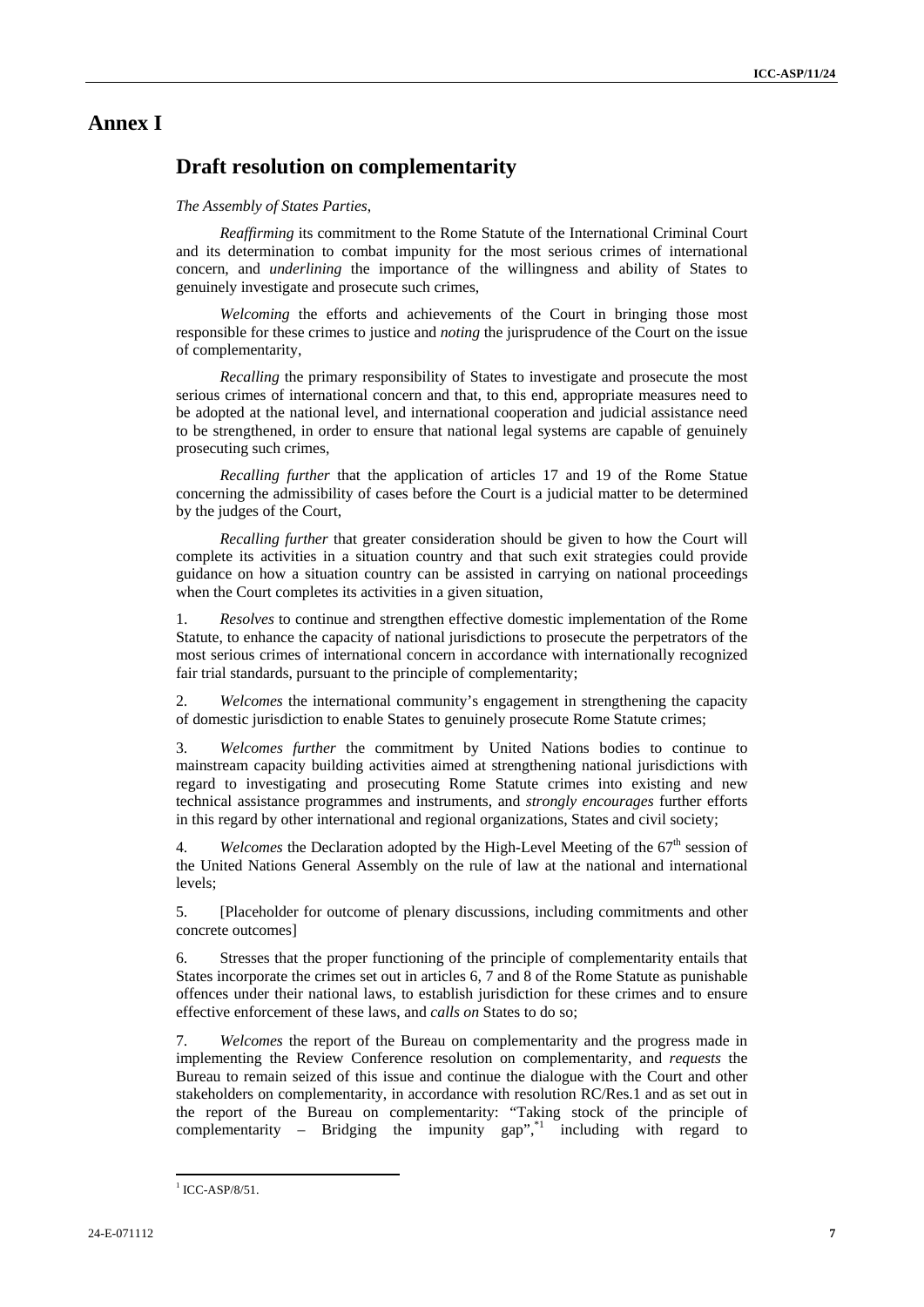complementarity-related capacity-building activities by the international community to assist national jurisdictions, and possible exit-strategies of the Court and related issues;

8. *Welcomes* the report of the Secretariat of the Assembly of States Parties on the progress of giving effect to its mandate to facilitate the exchange of information between the Court, States Parties, and other stakeholders including international organizations and civil society, aimed at strengthening domestic jurisdictions,2 *welcomes further* the work that has already been undertaken by the Secretariat and *requests* the Secretariat to, within existing resources, continue to develop its efforts in facilitating the exchange of information in this regard, including through inviting States to submit information on their capacityneeds for the consideration of States and other actors in a position to provide assistance, and to report on the practical steps taken in this regard to the twelfth session of the Assembly;

9. *Encourages* States, international and regional organizations and civil society to submit to the Secretariat information on their complementarity-related activities, and *requests* the Secretariat to report to the twelfth session of the Assembly in this regard;

10. *Welcomes* the report of the Court on complementarity and, while recalling the Court's limited role in strengthening national jurisdictions, its contribution to the efforts of the international community in this regard, including the Court's Legal Tools Project, and *requests the Court* to, within the existing mandate, continue cooperation with the Secretariat on complementarity and report, as appropriate, to the twelfth session of the Assembly.

 $2^2$  Report of the Secretariat on complementarity (ICC-ASP/11/25).